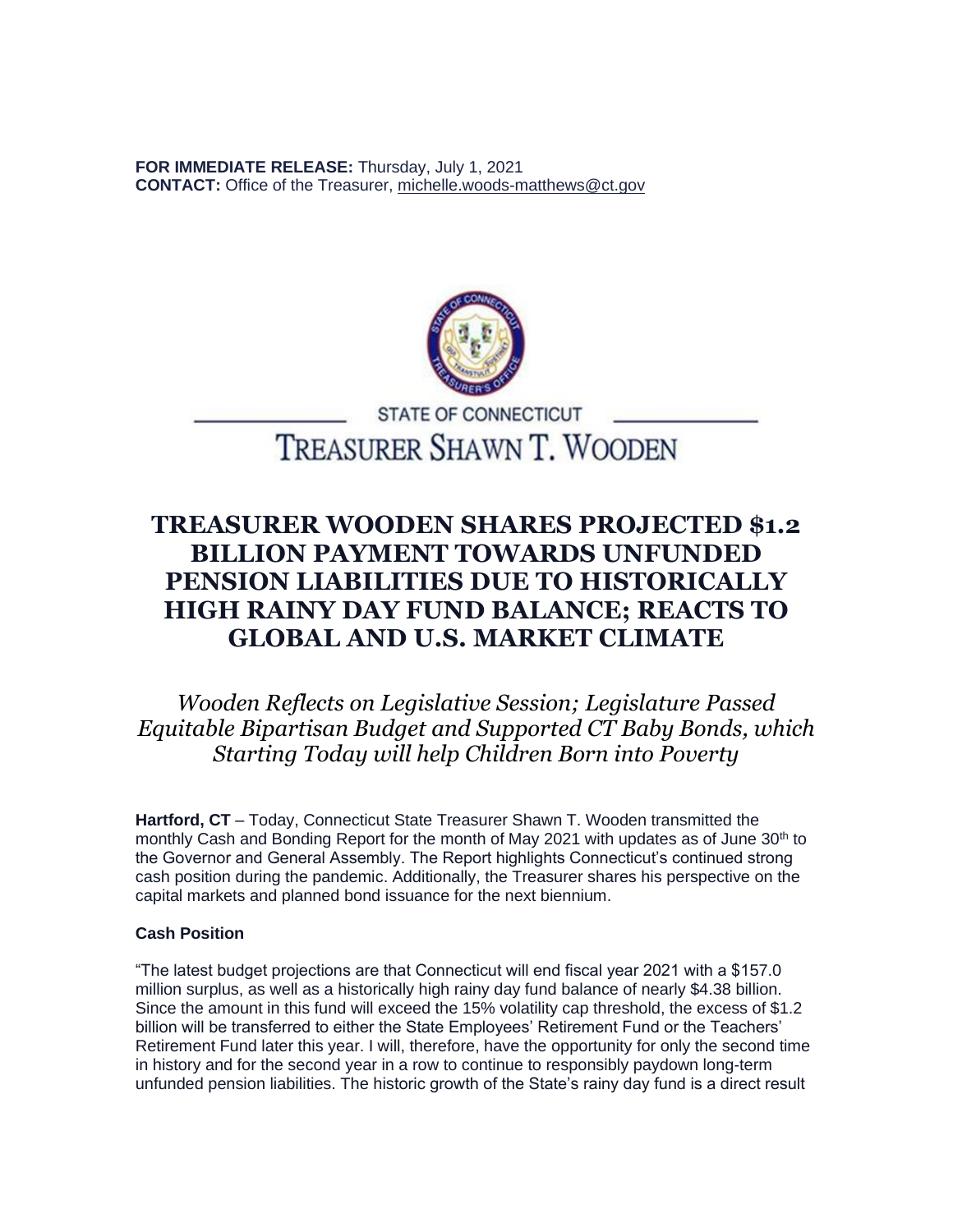of Connecticut practicing smart fiscal discipline over the last few years. It now remains our job as state leaders to stay the course and pave the way towards a sustainable economic recovery that reaches everyone across our state, especially those who continue to hurt as we recover from the effects of the pandemic.

To continue to help hard working families and communities across Connecticut, in June, the Legislature closed out this year's legislative session by passing one of the most equitable and impactful bipartisan State budgets Connecticut has ever seen. A number of initiatives in this [budget](https://portal.ct.gov/-/media/OTT/Press-Room/Press-Releases/2021/PR061021StatementWoodenHistoricCTstateBudget.pdf) will fundamentally change and improve the lives of Connecticut residents as we all strive to build our economy back stronger as the state recovers from the effects of the COVID-19 pandemic. I am also proud that starting today, [CT Baby Bonds,](https://portal.ct.gov/-/media/OTT/Press-Room/Press-Releases/2021/PR060921-CTbabyBond.pdf) a groundbreaking, antigenerational poverty, racial equity, and economic growth program that I proposed during this year's legislative session will begin to help children born into poverty whose births are covered by HUSKY. Since Connecticut is ground zero for wealth and income inequality, for us to be first in the nation to tackle generational poverty and advance racial equity with the enactment of CT Baby Bonds is a powerful testament to our values. This program is the most direct way to narrow the racial wealth gap in Connecticut and is also a long-term investment in Connecticut's future. [Study](https://gcc02.safelinks.protection.outlook.com/?url=https%3A%2F%2Fwww.mckinsey.com%2Findustries%2Fpublic-and-social-sector%2Four-insights%2Fthe-economic-impact-of-closing-the-racial-wealth-gap&data=04%7C01%7COTTPress%40ct.gov%7Cc1522f6a7525413640a008d93ca947c0%7C118b7cfaa3dd48b9b02631ff69bb738b%7C0%7C0%7C637607520248725946%7CUnknown%7CTWFpbGZsb3d8eyJWIjoiMC4wLjAwMDAiLCJQIjoiV2luMzIiLCJBTiI6Ik1haWwiLCJXVCI6Mn0%3D%7C1000&sdata=dG%2BEOS9QFBWLkE3brLetVoCDnmtdDYpuCEtG9dtjwb0%3D&reserved=0) after [study](https://gcc02.safelinks.protection.outlook.com/?url=https%3A%2F%2Fwww.cnbc.com%2F2020%2F09%2F24%2Fracial-inequality-cost-the-economy-16-trillion-over-the-last-two-decades-citi-finds.html&data=04%7C01%7COTTPress%40ct.gov%7Cc1522f6a7525413640a008d93ca947c0%7C118b7cfaa3dd48b9b02631ff69bb738b%7C0%7C0%7C637607520248735905%7CUnknown%7CTWFpbGZsb3d8eyJWIjoiMC4wLjAwMDAiLCJQIjoiV2luMzIiLCJBTiI6Ik1haWwiLCJXVCI6Mn0%3D%7C1000&sdata=qfgNQ0RgBgsOny0TUSVqmQfCj5ecja4BVdDUqsY8RLQ%3D&reserved=0) shows that failure to close the racial wealth gap inhibits long-term economic growth and this program reinvests directly back into communities and our economy."

As of June 30th, 2021, the State's overall available cash is \$11.6 billion with the common cash pool at \$10.0 billion.

The State's common cash pool contains the operating cash in many funds and accounts. The cash is pooled in order to make the most effective and efficient use of aggregate balances and to allow positive balances in one fund to temporarily offset negative balances in other funds. Bank balances are consolidated daily, and funds that are not projected to be immediately needed to fund disbursements are collectively managed in various short-term investments or bank accounts that earn interest to successfully meet projected cash flows. No temporary transfers from bond proceeds investment accounts have been made since December 2017.

# **Capital Markets**

As we reflect on fiscal year 2021, one cannot help but notice the discrepancy between Wall Street and Main Street. During a period of economic upheaval with significant job losses and a public health crisis that devastated so many families and communities, capital markets performed as if there were no concerns nor disruptions in the world. The equity markets had some of the strongest returns in recent memory, with the S&P500 returning 40 percent during the fiscal year, high yield bonds returned 15 percent and the broader fixed income markets fell just short of a positive return. In a period where so many were laid low, the capital markets hit new highs. These returns were largely driven by the flood of liquidity entering the global markets resulting from the response of fiscal and monetary policy to the devastating economic effects of the COVID-19 pandemic.

During the most recent quarter that ended yesterday, June 30, 2021, markets continued their push higher, buoyed not only by global liquidity but also by global optimism that the worst of the effects of the COVID-19 pandemic had been felt and that a potential "return to normalcy" would bring continued economic growth. The markets began to reflect the impact of countries and communities venturing out and trying to catch up on the activities that had been curtailed during the pandemic. As the consumer savings rate increased during the pandemic, the "return to normalcy" is expected to bring with it increased spending on everything from dinners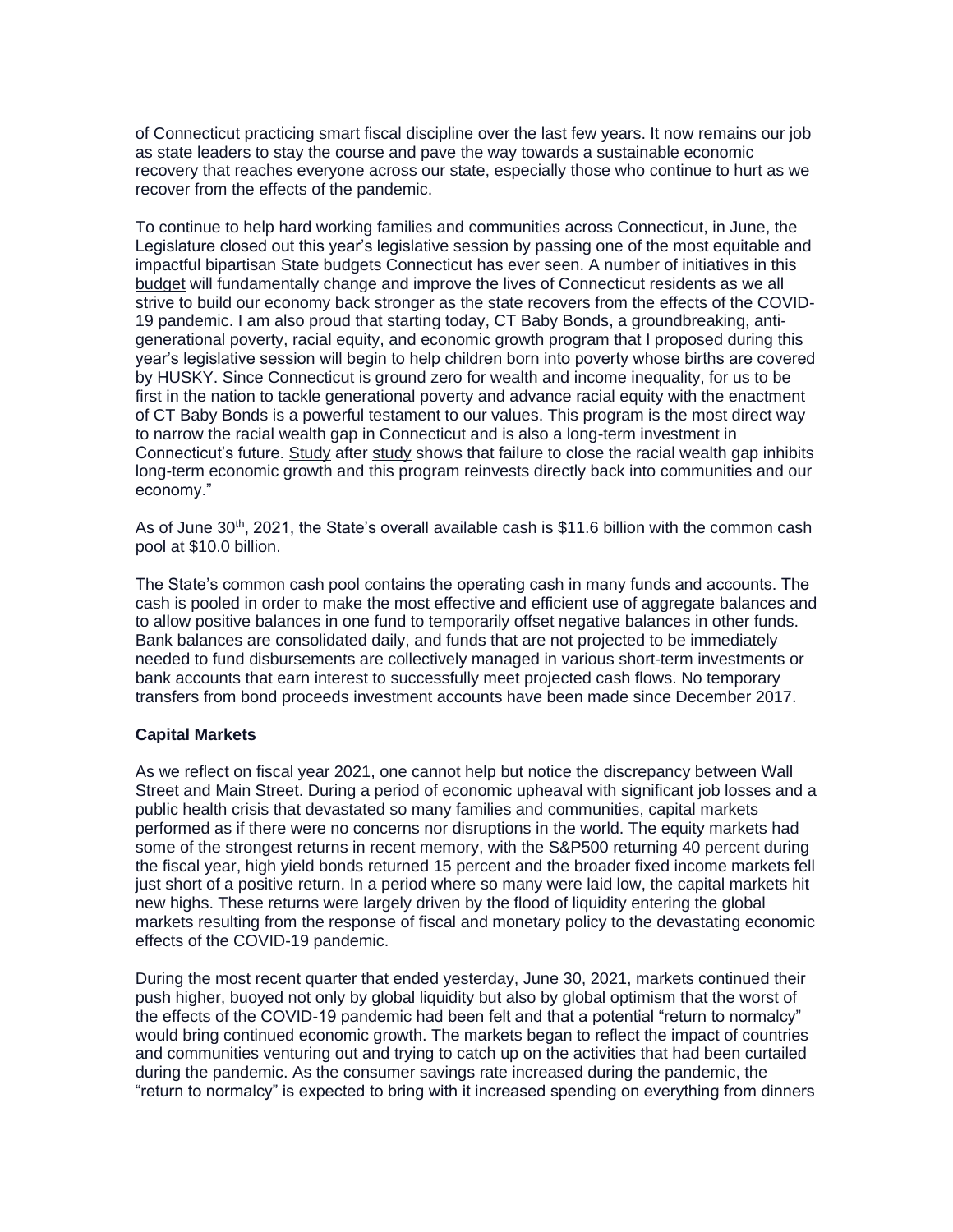to vacations, giving the service industry sector the badly needed economic boost it has been waiting for. During this past fourth fiscal quarter, equities, as measured by the S&P500, returned 8.5 percent while bonds, as measured by the Bloomberg Barclays US Aggregate Index, returned 1.7 percent.

Finally, for the month of June, markets ended higher, with nearly all broader indices higher. Equities, again measured by the S&P500, returned 2.3 percent while bonds, as measured by the Bloomberg Barclays US Aggregate Index, returned 0.6 percent.

Looking forward, while we do not expect the various capital markets to perform as well as they did during fiscal year 2021, we judge the risks to the markets as moderate, and the majority of the risks present are related to the various inflationary pressures present within the system. The balance sheet of corporations is generally in good health, default rates are generally low, and there appears to be sufficient demand present to support continued economic growth.

| <b>Asset Class Returns</b> |                               |                           |                |            |               |
|----------------------------|-------------------------------|---------------------------|----------------|------------|---------------|
|                            |                               |                           |                |            | <b>Fiscal</b> |
|                            |                               |                           | <b>MTD</b>     | <b>QTD</b> | <b>YTD</b>    |
| <b>Asset Class</b>         | <b>Strategy</b>               | Index                     | <b>Returns</b> | Return     | Return        |
| Equity                     | <b>US Equity</b>              | Russell 3k (broad)        | 2.46%          | 8.24%      | 40.04%        |
| Equity                     | <b>US Equity</b>              | S&P 500                   | 2.33%          | 8.54%      | 36.87%        |
| Equity                     | Internatioinal Equity         | <b>MSCI EAFE Index</b>    | $-0.17%$       | 6.33%      | 34.69%        |
| Equity                     | <b>Emerging Market Equity</b> | MSCI Emerging Mkt IMI     | 0.54%          | 5.88%      | 40.47%        |
| Fixed Income               | Core Fixed                    | <b>BBG/Barc Agg</b>       | 0.62%          | 1.74%      | $-1.00%$      |
| Fixed Income               | Global Fixed                  | BBG/Barc Global Agg (UH)  | $-0.83%$       | 1.37%      | 3.31%         |
| Fixed Income               | High Yield                    | <b>BBG/Barc HY Credit</b> | 1.24%          | 2.64%      | 13.54%        |
| Fixed Income               | <b>Emerging Mkt Bonds</b>     | JPM EMBI (UH)             | 0.81%          | 3.85%      | 5.85%         |
| <b>Real Estate</b>         | <b>Real Estate</b>            | <b>MSCI US REIT</b>       | 2.69%          | 12.00%     | 31.20%        |

#### **Periodic returns of the various asset classes:**

#### **Month-to-Date returns of the various asset classes:**